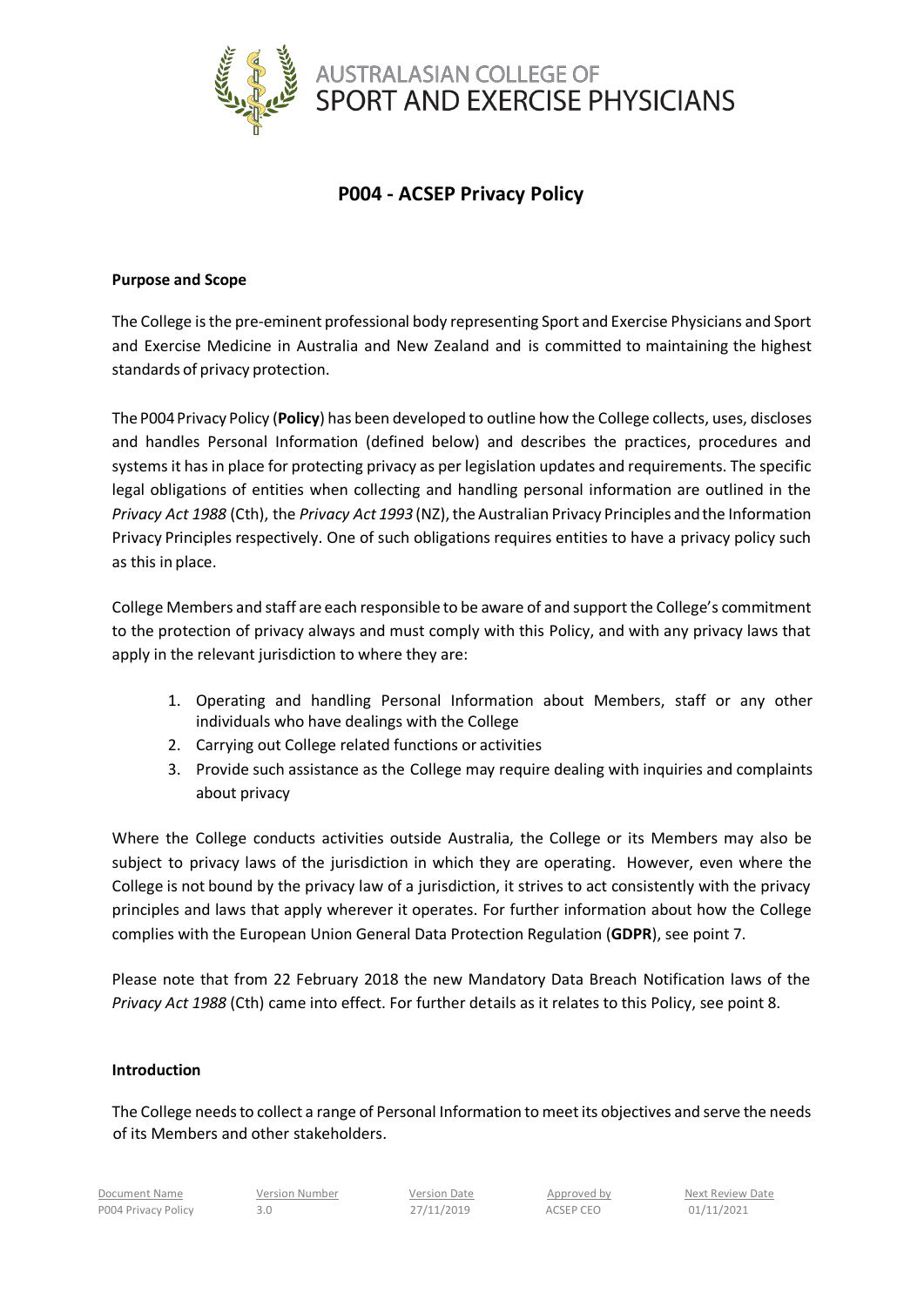

In this Policy, unless the context indicates otherwise, Personal Information (which includes Sensitive Information and Health Information) has the meaning given to it by the *Privacy Act 1988* (Cth) and includes, but is not limited to:

- 1. contact information (including name, date of birth, address, phone number and email address)
- 2. financial information (including billing address and payment information such as credit/debit card and bank details)
- 3. employment details
- 4. referee information
- 5. education and employment history
- 6. qualifications
- 7. professional membership information
- 8. Medical Board or other relevant registration

The College may collect, hold, use and disclose Personal Information about Fellows, Trainees, International Medical Graduates (**IMGs**), applicants for membership, suppliers, conference delegates, staff, online users and other individuals who have dealings with the College to effectively carry out its principal roles as a provider of training and online education modules, a Fellowship organisation and an employer.

This Policy also references "Members" which includes a Fellow, Trainee, Student Member, Overseas Trained Specialist, Retired Fellow and Committee Member; and "staff" which includes individuals who are employees or contractors of the College.

The College will ensure appropriate employees are trained in privacy legislation and how to handle requests for access and correction, complaints and other related matters.

# **POLICY RESPONSIBILITIES AND PROCESS**

## **1. Data Collection**

- 1.1. The College will always try to only collect the information needed for a function or activity. Collection may be via forms, documentation and online forums. The information collected will depend on the individual's relationship with the College.
- 1.2. The College will use Personal Information to carry out its functions and activities. Functions and activities of the College include:
	- (a) providing membership services and benefits and maintain membership and service/benefits records
	- (b) assisting and supporting Fellows, including providing and improving continuing professional development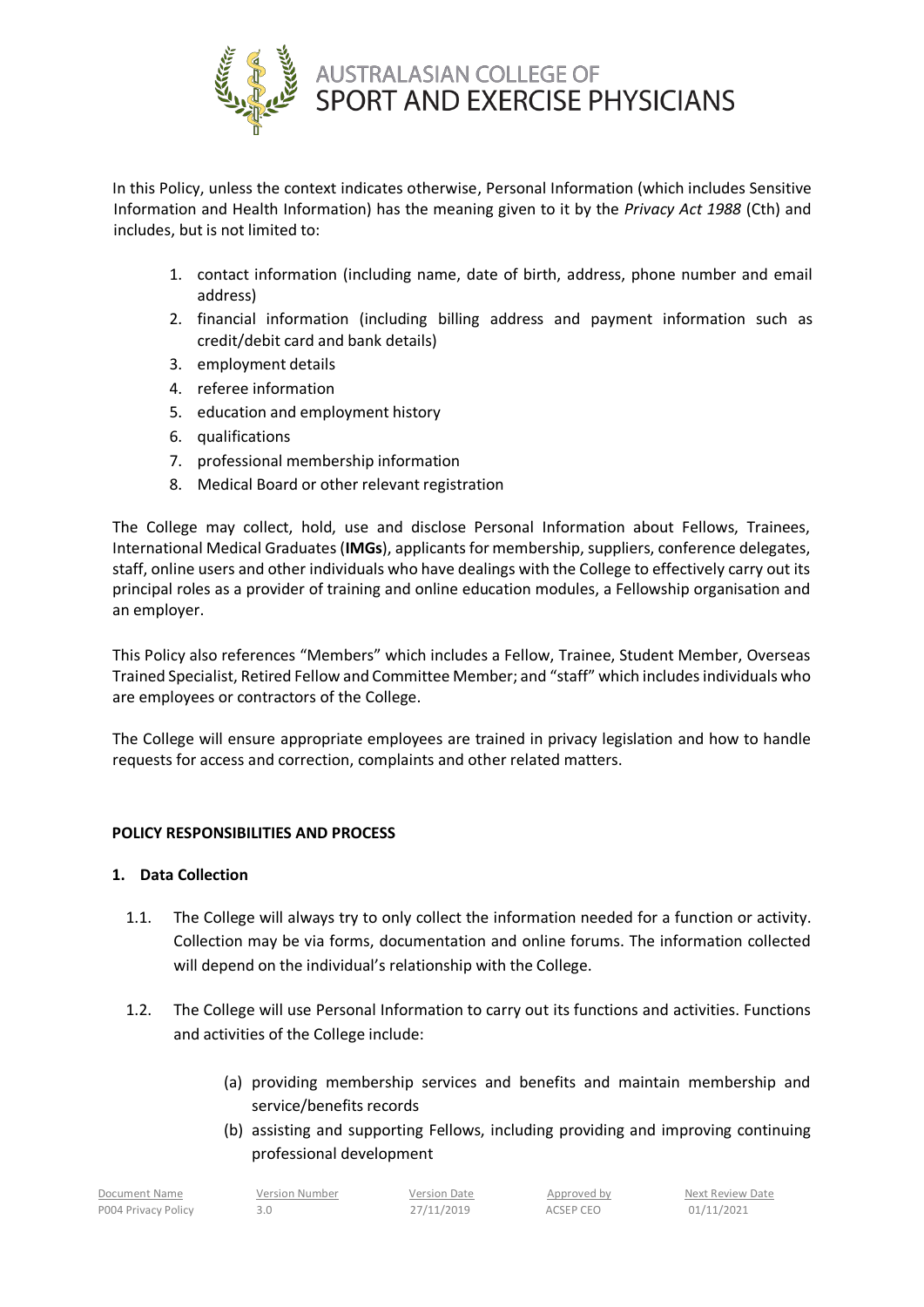

- (c) assisting and supporting Trainees
- (d) providing education and training (including via online modules)
- (e) providing assessment processes for IMGs
- (f) providing workplaces and practice environments which are free from discrimination, bullying and sexual harassment
- (g) operating a complaints resolution process, with external review and appropriate sharing of information with hospitals, employers and various regulatory bodies
- (h) investigating conduct of staff, Fellows, Trainees and IMGs
- (i) workforce planning and policy development
- (j) implementing, monitoring and maintaining quality assurance processes and systems, as well as processes and systems concerning regulatory matters, registrations, accreditation, audits, risk and claims management (including dealings with insurers), complaints handling and information (including external review)
- (k) procuring funding, donations or other support for the activities of the College
- (l) recruiting suitable applicants to vacancies within the College
- (m) internal administration, training, assessments and reviews
- (n) operating boards, committees, working groups, sections and other bodies

# **2. Online information collection**

- 2.1. The College may collect Personal Information and usage statistics from its online systems.
- 2.2. When users submit information to the College online, or use the College's online systems to view or purchase any products, services or content, they agree to the College collecting, using and disclosing their Personal Information and any usage statistics in accordance with this Policy.
- 2.3. As a global leader in sport and exercise medicine, the College may operate other online systems including websites, learning management systems, modules and portals in addition to [www.acsep.org.au.](http://www.acsep.org.au/) Personal Information collected through various College online systems may be used to:
	- (a) Create online user accounts
	- (b) Facilitate orders for products and services (including processing payments and providing invoices)
	- (c) Screen orders for potential risk or fraud
	- (d) Provide education and training
	- (e) Communicate generally with users
	- (f) Improve the College's products and services and evaluate their effectiveness
	- (g) Provide information to users regarding the College's products and services (in line with user preferences)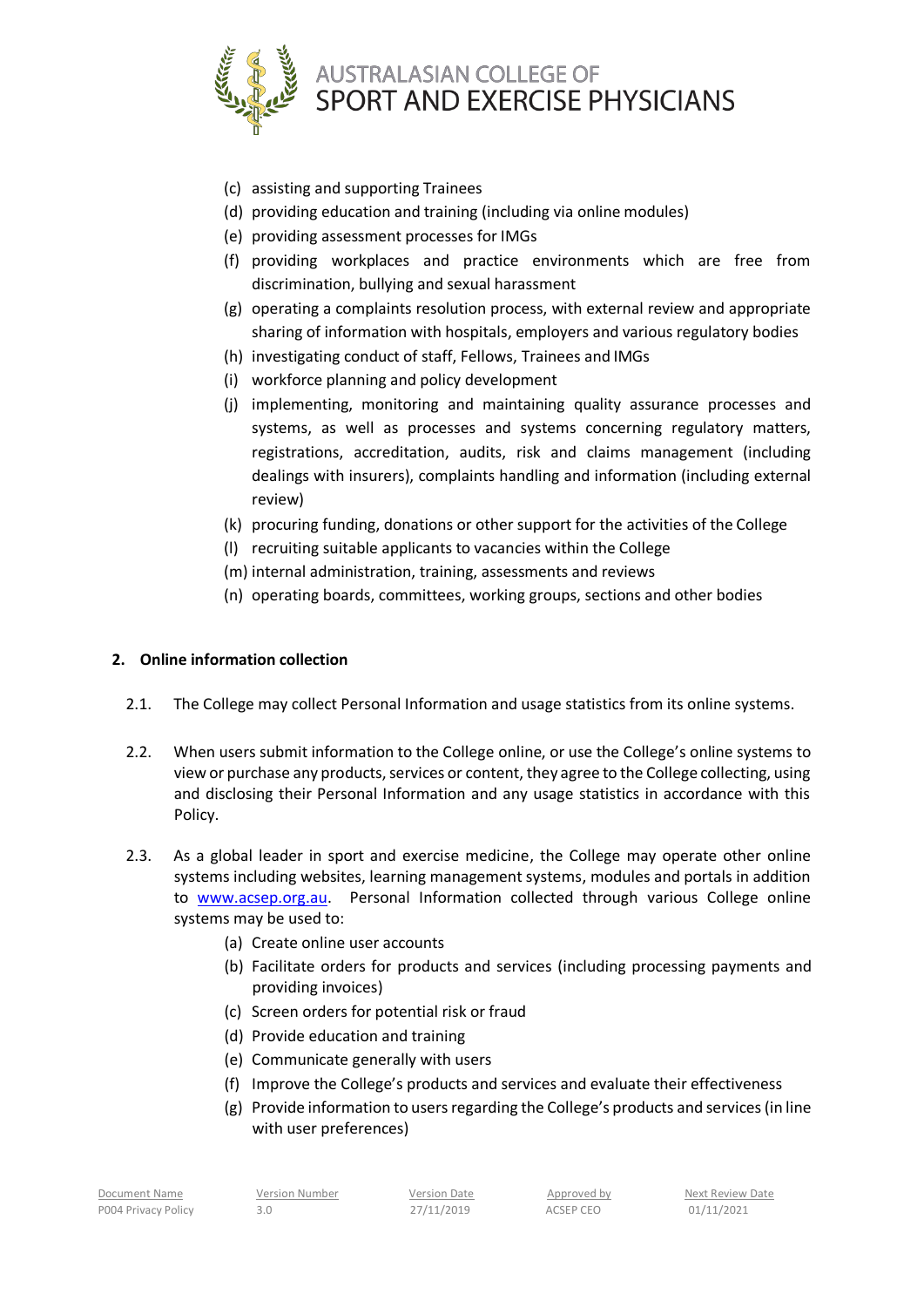

- 2.4. Without limiting how information may be collected by the College through its online systems, the usage analysis software used by the College may collect information in connection with online records (amongst other things):
	- (a) unique visitors and sessions
	- (b) requested pages, downloads, search terms used, posted forms, status and errors, hits and bytes downloaded per directory, file, and file type
	- (c) entrance pages, exit pages, date/time stamps, click paths, click to and click from and length of session
	- (d) domains, time zones, countries, and IP addresses and
	- (e) browsers, platforms, and robots
- 2.5. Statistics may be used for administrative purposes, including to improve and assess services, and to monitor usage patterns to improve navigation and design features—helping users to get information more easily.
- 2.6. The College websites may also use cookies which are small text files automatically stored on a user's device as well as other tracking, monitoring recording tools. These tools may be turned off, but this may affect the functionality of some features and content available on the College's online systems.

# **3. Disclosure**

- 3.1. In general, where appropriate, the College may disclose Personal Information to the following persons and organisations:
	- (a) Hospitals, health services, clinics and other employers of Fellows, Trainees and IMGs in connection with training, IMG assessment, complaints handling and mandatory course completion
	- (b) Specialty societies and associations
	- (c) Providers of goods and services to the College
	- (d) Government departments and agencies
	- (e) Internal and external reviews and quality assurance reviews of all college processes, including complaints, accreditation and review of training posts
	- (f) Regulatory bodies
- 3.2. Enquiries by the public regarding a Fellow, Trainee or IMG
	- (a) Apart from confirming status and specialty of a Fellow, Trainee or IMG, no personal information will be disclosed to a member of the public without written consent except as required by law.
	- (b) Members of the public include spouses, family members, and colleagues.
- 3.3. Workforce data
	- (a) The College may publish reports and information on its selection, training and accreditation activities and IMG assessment as well as general information on workforce on its website and requestors should be referred to them.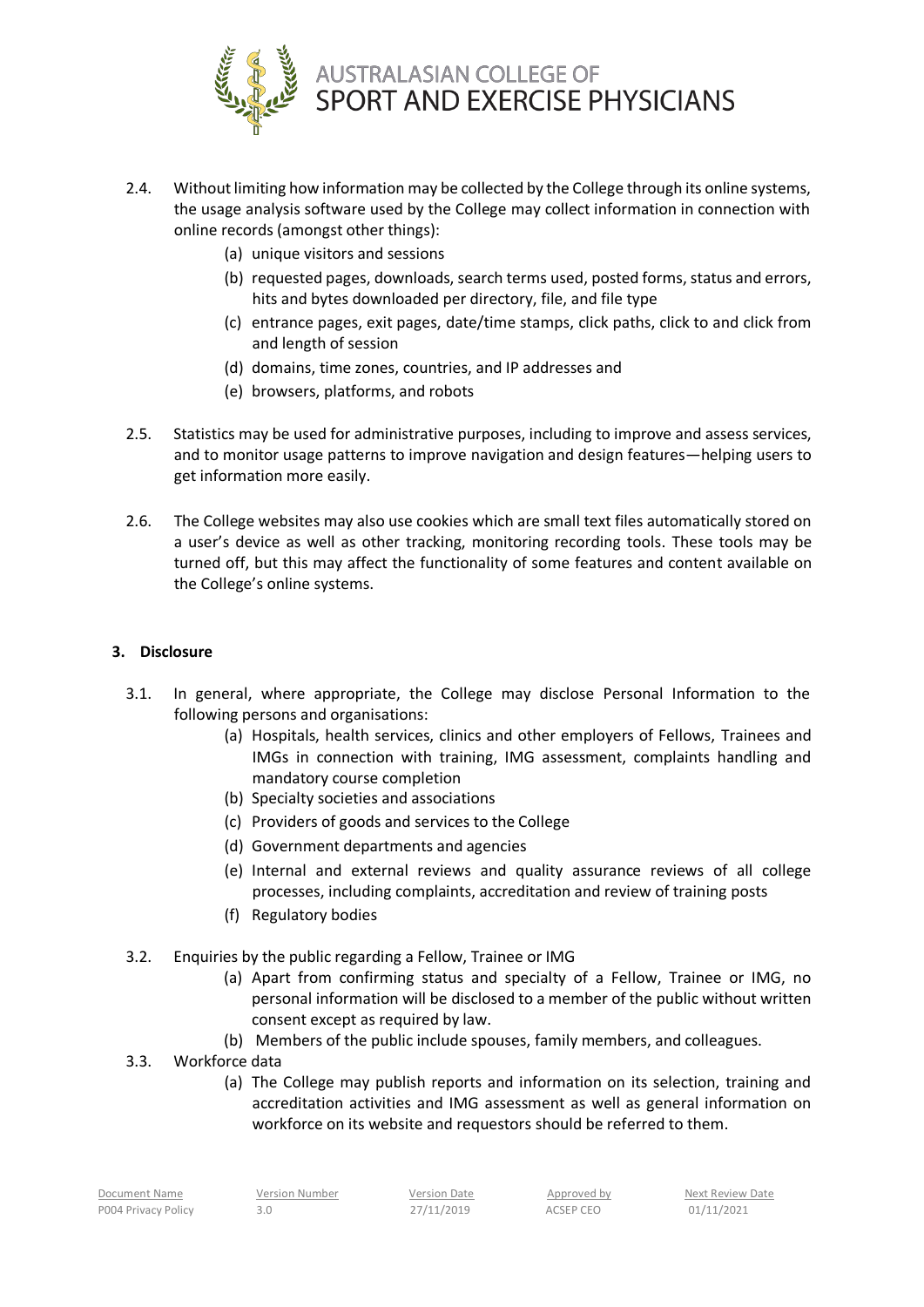

- (b) In the ordinary course, ad hoc reports on College activities and data will not be provided without approval of the Chief Executive Officer.
- 3.4. Direct marketing
	- (a) The College will not accept requests to market products or to advertise training courses directly to Fellows and Trainees and will therefore not disclose contact information to organisations requesting its use for these purposes. The College may choose to include marketing information in routine newsletters.

# 3.5. Online

The College may use:

- (a) Shopify Inc to manage online orders and payments through its online systems. When making a purchase through the College, payment information may be collected, processed and stored by Shopify. Shopify's privacy policy is available at [www.shopify.com/legal/privacy.](http://www.shopify.com/legal/privacy)
- (b) Google Analytics to help understand how the College's online systems are used. Google's privacy policy is available a[t www.google.com/intl/en/policies/privacy/.](http://www.google.com/intl/en/policies/privacy/)
- (c) Any other online providers where appropriate.
- 3.6 The College may disclose Personal Information in order to comply with any applicable laws or court orders and to any other party where you expressly consent to the disclosure.
- 3.7 Given that the College operates throughout Australia and New Zealand, it may be necessary for the College to disclose Personal Information between those countries. Where an individual's Personal Information will be disclosed to recipients in other countries, the College will notify the individual.

#### **4. Access**

- 4.1. An individual may contact the College to access their personal information held by the College by emailing [nationaloffice@acsep.org.au.](mailto:nationaloffice@acsep.org.au)
- 4.2. The request will be addressed in accordance with privacy legislation. As is permitted by law, a fee may be charged to cover the cost of access.

#### **5. Correction**

- 5.1. The College seeks to maintain the accuracy of personal information. Individuals are encouraged to contact the College if the information held is incorrect or to notify the College if personal information has changed by emailing [nationaloffice@acsep.org.au.](mailto:nationaloffice@acsep.org.au)
- 5.2. Changes to personal details can also be made on College online systems by individuals via the personal login access where available.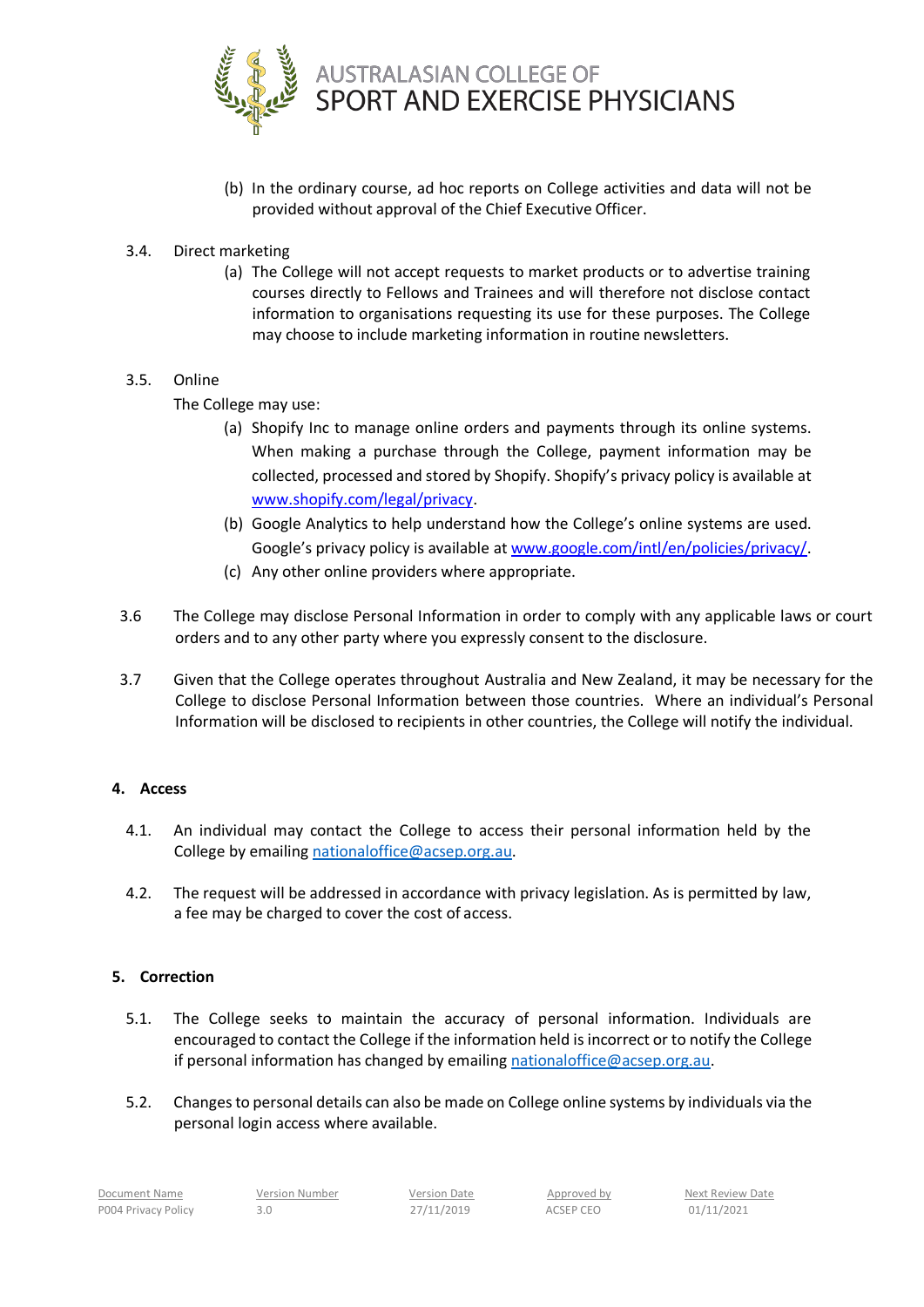

## **6. Storage and Security**

- 6.1. The College stores Personal Information securely either electronically or in hard copy.
- 6.2. IT protection systems and internal procedures are utilised to protect the Personal Information held by the College. This includes the website where the College endeavours to ensure the website is secure using firewalls.
- 6.3. The College may store electronic information on remote servers or in the cloud directly, or through contracted agencies which may be based overseas. Due to the Australasian nature of the College, Personal Information may be securely stored in both Australia and New Zealand.
- 6.4. Personal Information is only to be accessed internally by those the College employees who require access as part of their role or to complete a task.

## **7. GDPR Obligations**

- 7.1. Under the GDPR, the College has some additional obligations with respect to the processing of "personal data" collected from residents of the European Union. The meaning of personal data is similar to Personal Information; however, it is broader as it includes any information relating to an identified or identifiable natural person.
- 7.2. The College will take appropriate steps to ensure that personal data is:
	- (a) processed lawfully, fairly and in a transparent manner
	- (b) collected for legitimate purposes
	- (c) accurate and up to date
	- (d) kept for no longer than is necessary for the purposes for which it was collected
	- (e) secure and protected against unauthorised or unlawful processing and against accidental loss, destruction or damage
- 7.3. European residents have the right to access personal data the College holds about them and to request that personal data be corrected, updated, deleted or transferred to another organisation. European residents are also able to request that the processing of their personal data be restricted or object to their personal data being processed. To make any of these requests, please contact the College by emailing [nationaloffice@acsep.org.au.](mailto:nationaloffice@acsep.org.au)
- 7.4. As the College is based in Melbourne, Victoria, Australia, personal data collected will be transferred out of the European Union. The College has implemented appropriate safeguards in connection with the transfer of personal data from the European Union. The College will also use best endeavours to ensure that any third-party recipient located outside the European Union will take steps to safeguard the personal data transferred or disclosed to such a recipient.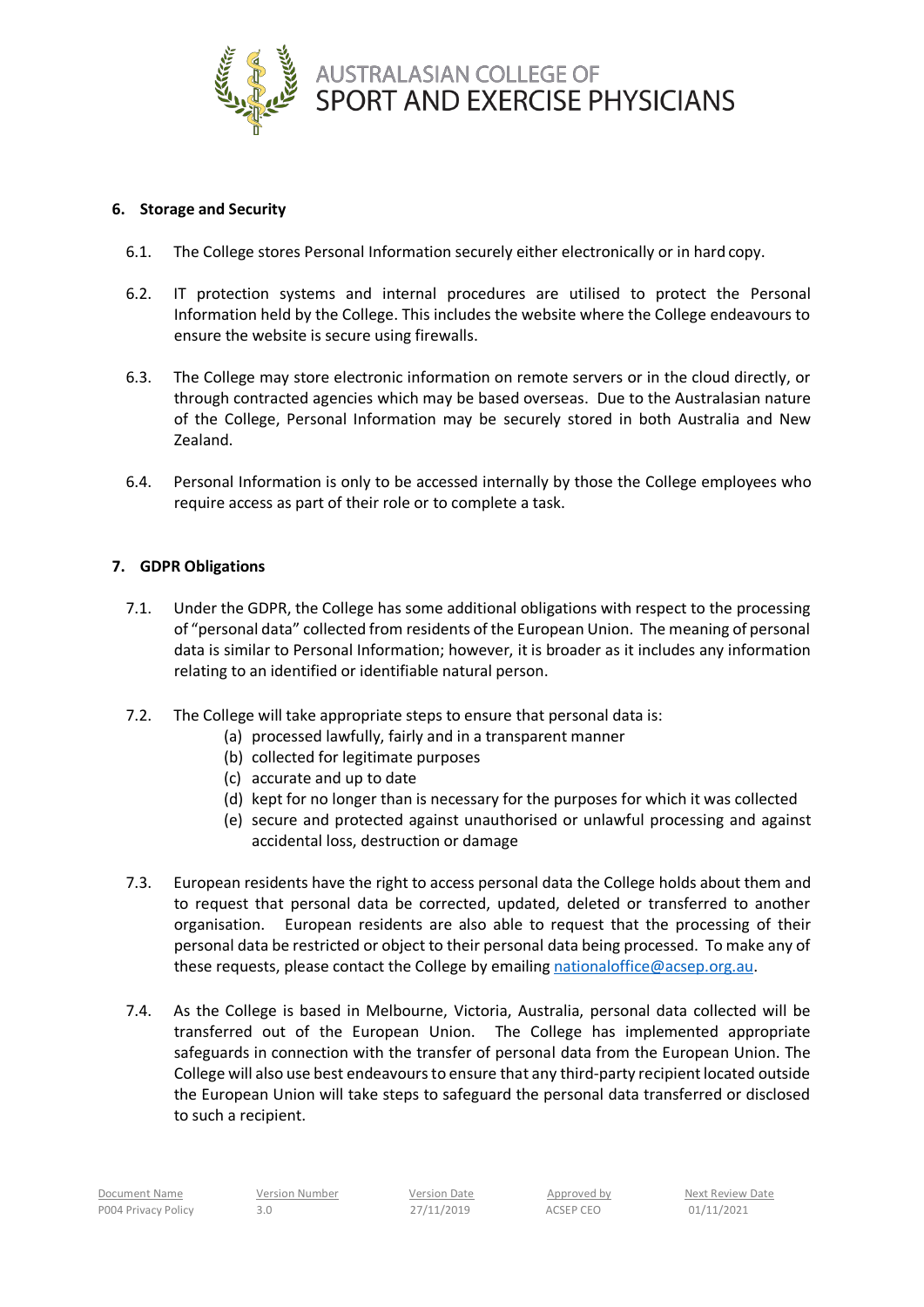

## **8. Data Breach Requirements**

- 8.1. From 22 February 2018 the new Mandatory Data Breach Notification laws of the Privacy Act came into effect.
- 8.2. This new notifiable data breach requirement imposes a mandatory requirement that if there is 'an eligible data breach' it is a requirement by law to notify our membership who may be affected.
	- 8.2.1 Examples of an eligible data breach can include:
		- (a) A device that holds membership/customers information is lost or stolen
		- (b) A database storing membership/customer information is hacked or accessed without consent
		- (c) Personal information is sent to the wrong person
- 8.3. A data breach occurs when personal information (name, contact or banking details etc) is accessed or released without proper authorisation or lost and likely to be accessed or released without authorisation and when the breach is likely to result in 'serious harm'.
	- 8.3.1 Examples of serious harm include:
		- (a) Financial loss through fraud
		- (b) Identity theft
		- (c) Risk of physical harm, such as by an abusive person
		- (d) Psychological harm
		- (e) Reputational harm
- 8.4. The College has a maximum of 30 days to notify the affected parties as per legislation requirements but will endeavour to notify as soon as practicably possible.
	- (a) The College will notify affected parties either directly (email, phone) or indirectly (notification on the College website)
	- (b) The College will also notify the Office of the Australian Information Commissioner (OAIC - [www.oaic.gov.au\)](http://www.oaic.gov.au/)
- 8.5. The following information will be included in any College data breach notification:
	- (a) The personal information involved in the breach
	- (b) A description of the data breach
	- (c) The College's contact details
	- (d) Recommendations for steps the affected parties can take to minimise harm
- 8.6. If a serious data breach occurs beyond the scope of the College's capacity to address, the College as a body will seek out and employ external (i.e. independent) cyber, forensic and legal experts.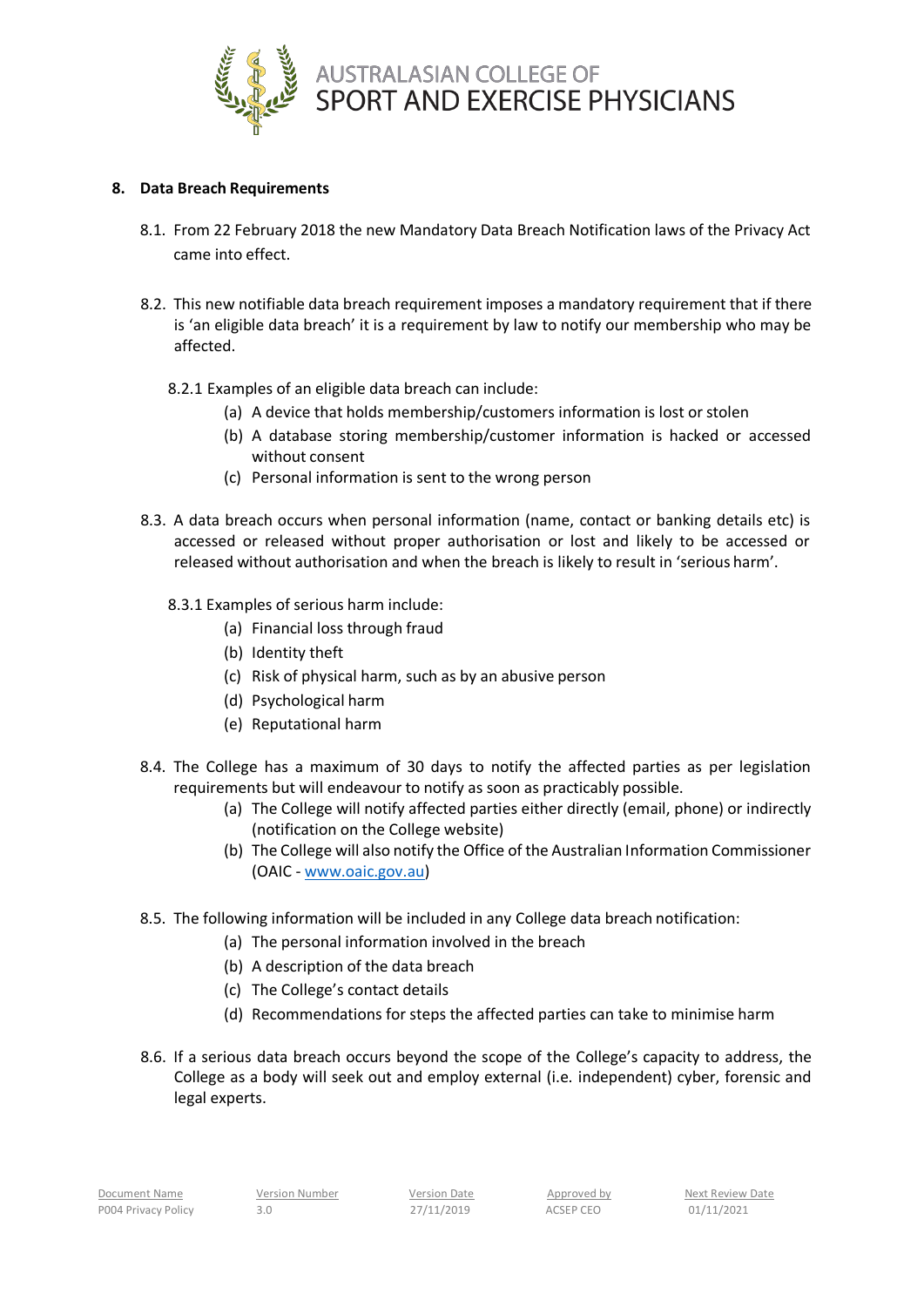

8.7. If a serious data breach occurs there will be Executive / Board level oversight and reporting undertaken to ensure a culture of compliance and robust privacy / information security governance.

## **9. Complaints Process**

- 9.1. Any inquiries or complaints about the College's handling of personal information should be directed t[o nationaloffice@acsep.org.au.](mailto:nationaloffice@acsep.org.au)
- 9.2. Privacy complaints may be required in writing and will be resolved as promptly aspossible.
- 9.3. The websites of the Office of the Australian Information Commissioner and the Office of the New Zealand Privacy Commissioner are an additional source of information – [www.oaic.gov.au](http://www.oaic.gov.au/) and [www.privacy.org.nz.](http://www.privacy.org.nz/)
- 9.4. Itis College policy that any adverse feedback (written or verbal) from membership or external personnel about college policy or procedures will be investigated thoroughly as per the most current version of the P002 ACSEP Grievance Policy and Procedure.
- 9.5. The College will take appropriate action against any persons behaving in a way that falls within the range of unacceptable behaviour as outlined within the College's various policies on Code of Ethics and Professional Behaviour, Harassment, Bullying and Discrimination, Cultural Diversity and Ethics. This may include disciplinary action under the College rules and constitution.
- 9.6. All parties involved will be notified either in writing or verbally of the outcome from the College National Office and for severe breaches, incidents may be referred to the College Legal Counsel and Fair Work Australia.

#### **10. Reporting**

No additional reporting outside of this Policy is required. The College shall publish annually a report on College activities for membership reporting.

#### **11. Records Management**

Staff must maintain all records relevant to administering this Policy in a recognised College record keeping system. Records will be managed and maintained at the College in accordance to the P012 ACSEP Records Management Policy and associated procedures.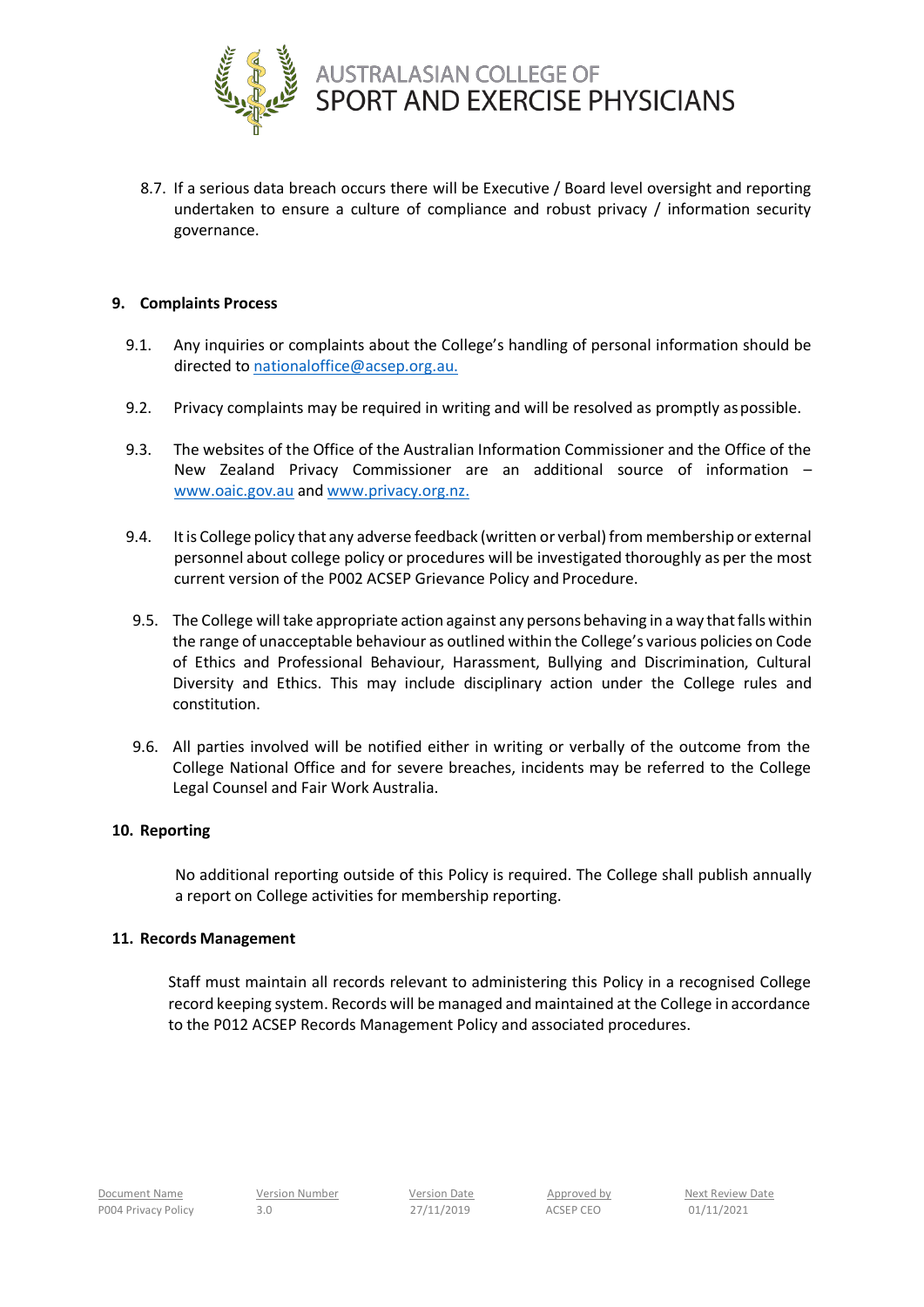

## **12. Related Legislation and Documents**

Office of the Australian Information Commissioner [www.oaic.gov.au](http://www.oaic.gov.au/) Office of the New Zealand Privacy Commissione[r www.privacy.org.nz.](http://www.privacy.org.nz/) P002 ACSEP Grievance Policy and Procedure P012 ACSEP Records Management Policy P015 ACSEP Code of Ethics and Professional Behaviour Policy

# **13. Feedback**

College staff, membership or any other interested person may provide feedback about this document by emailing [nationaloffice@acsep.org.au.](mailto:nationaloffice@acsep.org.au)

#### **14. Approval and Review Details**

| <b>Approval and Review</b>                                    | <b>Details</b>                                     |
|---------------------------------------------------------------|----------------------------------------------------|
| <b>Approval Authority</b>                                     | ACSEP CEO and ACSEP Board of Directors (Executive) |
| Advisor or Advisory Committee to<br><b>Approval Authority</b> | ACSEP CEO                                          |
| <b>Policy Administrator</b>                                   | ACSEP Programs, Policy and Systems Administrator   |
| <b>Next Review Date</b>                                       | 01/11/2021                                         |

| <b>Approval and Amendment</b><br><b>History</b> | $V3 - 21/11/2019$<br>V2-08/08/2018 | Ratified by ACSEP CEO<br>Ratified by Board Executive                                              |  |
|-------------------------------------------------|------------------------------------|---------------------------------------------------------------------------------------------------|--|
|                                                 | V2 - 09/07/2018                    | Researched and redrafted by Programs and<br><b>Systems Administrator</b><br>Reviewed by ACSEP CEO |  |
|                                                 | $V2 - 12/6/2018$                   | Legal advice Russell Kennedy Lawyers,<br>Melbourne                                                |  |
|                                                 | $V1 - 01/05/2016$                  | Developed by ACSEP CEO                                                                            |  |
| <b>Original Approval Authority</b>              | <b>ACSEP CEO</b>                   |                                                                                                   |  |
| <b>Effective Date</b>                           | 01/05/2016                         |                                                                                                   |  |
| Amendment Authority and Date                    | 08/08/2018 ACSEP Board EXECUTIVE   |                                                                                                   |  |
| Notes:                                          |                                    |                                                                                                   |  |

Document Name Version Number Version Date Approved by Next Review Date<br>
Number 2014 10000 ACSED CEO 01/11/2021 P004 Privacy Policy 3.0 3.0 27/11/2019 ACSEP CEO 01/11/2021